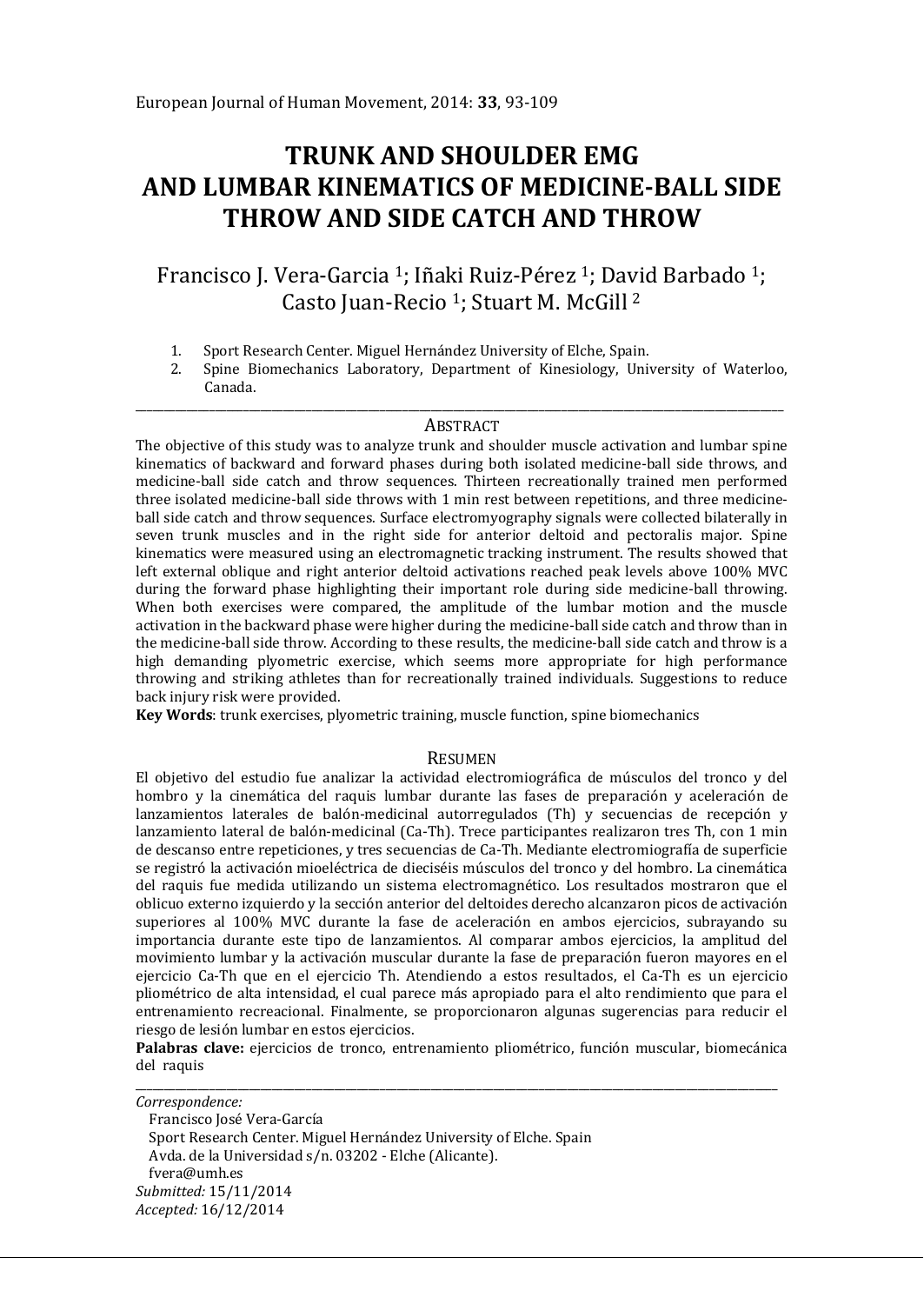### **INTRODUCTION**

In the sport performance field, besides conventional trunk muscles conditioning through exercises in supine, prone or lateral positions (McGill, 2002; Monfort-Pañego, Vera-Garcia, Sanchez-Zuriaga & Sarti-Martínez, 2009; Santana Vera-Garcia & McGill, 2007), trunk muscular power and speed strength is mainly trained through global actions in standing, for example, cable pulley exercises (press standing cable chop wood, overhead wire pulls, etc.), free weight exercises (squat one-armed kettlebell, kettlebell swing, etc.) or medicine-ball throw exercises (mainly overhead, side and chest medicine-ball throws) (McGill, 2006; Monfort-Pañego, Vera-Garcia, Sanchez-Zuriaga & Sarti-Martínez, 2009). In these actions, the core is central to the kinetic chains and an important structure in the transmission of forces between upper and lower limbs (Borghuis, Hof & Lemmink, 2008; Kibler, Press & Sciacia, 2006).

Between the abovementioned exercises, medicine-ball side throws are broadly used as a way of plyometric training for improving performance in throwing and striking sports, such as tennis, baseball or martial arts (Fernandez-Fernandez, Ellenbecker, Sanz-Rivas, Ulbricht & Ferrauti, 2013; Genevois, Frican, Creveaux, Hautier & Rogowski, 2013; Ouergui et al., 2014; Stodden, Campbell & Moyer, 2008; Szymanski, Szymanski, Bradford, Schade & Pascoe, 2007). These exercises are characterized by an explosive trunk rotation action, first in opposite direction to the ball trajectory (negative work or backward phase) and later in the ball trajectory (positive work or forward phase) (Ikeda, Miyatsuji, Kawabata, Fuchimoto & Ito, 2009). Trunk rotator muscles are activated throughout a stretch-shortening cycle, storing elastic energy during the backward phase and reusing part of it in the forward phase (Cavagna, Mazzanti, Heglund & Citterio, 1985; Henchoz, Malatesta, Gremion & Belli, 2006).

During power and speed strength training programs, the medicine-ball side throw exercise progresses generally from isolated side throws to medicine ball side tosses, i.e. cyclic quick medicine-ball side catch and throw sequences (using for example a partner, a wall or a mini-tramp to return the ball), which increase the demands of the elastic energy storage and recovery system of the abdominal wall (McGill, 2006). However, to the best of our knowledge, no biomechanical studies have analyzed the trunk muscle recruitment or the kinetic chains during medicine-ball side catching and throwing exercises and only one has analyzed the trunk muscle activity during isolated medicine-ball side throws (Ikeda et al. 2009). In this study, Ikeda et al. compared the best and worse five side medicine-ball throwers of a sample of 30 competitive throwers and found that external oblique activation was the major difference between both groups and an important factor for fast side medicine-ball throwing.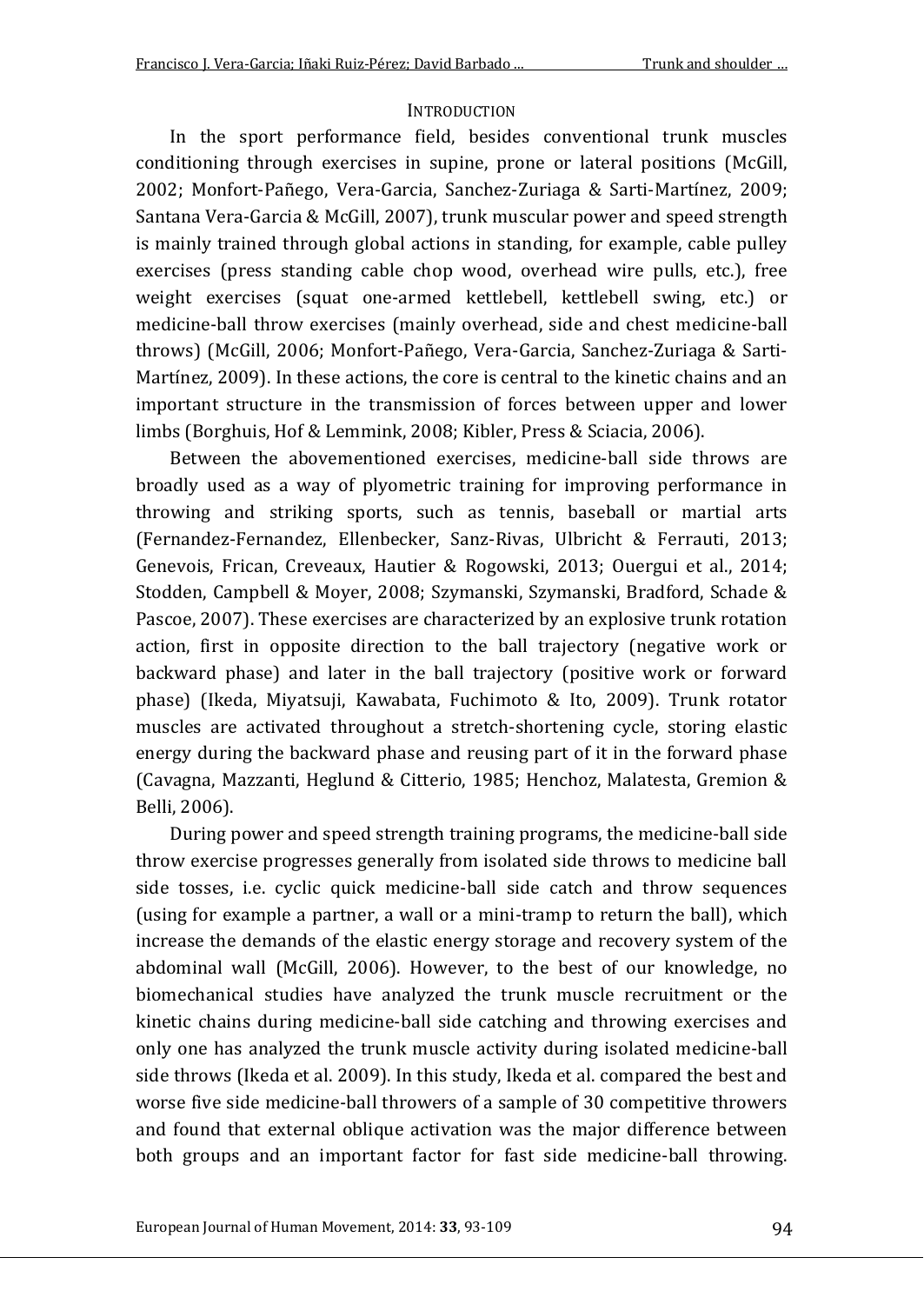Nevertheless, only four muscles were bilaterally recorded by Ikeda et al. (pectoralis major, latissimus dorsi, rectus abdominis and external oblique). Further research is needed to analyze the trunk muscle recruitment during several variations of side medicine-ball throwing. This information may be useful for the prescription of trunk plyometric exercises in throwing and striking sports. In addition, taking into account that medicine-ball throws have been used as field test to assess the physical fitness and performance (Falk, Cohen, Lustig, Lander, Yaaron & Ayalon, 2001; Salonia, Chu, Cheifetz & Freidhoff, 2004), knowing the role of the trunk muscles during these actions could help to understand better the meaning of the test scores.

Considering the lack of information on the trunk musculature response in medicine-ball throw exercises, an electromyographic and kinematic study of the backward and forward phases of two side medicine-ball throw exercises was performed: medicine-ball side throw and medicine-ball side catch and throw. The aim of this study was to compare trunk and shoulder muscle activation and lumbar spine kinematics between these exercises in a sample of recreationally trained individuals.

#### **METHOD**

#### *Participants*

Thirteen recreationally trained men voluntarily took part in the study (age: 27.85  $\pm$  8.59 years; mass: 77.84  $\pm$  10.83 kg; height: 1.78  $\pm$  0.05 m). All of them were right-handed, healthy and familiar with the practice of trunk muscle exercises. Individuals with known medical problems, histories of spinal or abdominal surgery, or episodes of back or shoulder pain requiring treatment twelve months before this study were excluded.

Participants were informed of the characteristics of the research and they signed a written informed consent document which was approved by the Ethics Committee of the Institution.

# *Instrumentation and Data Collection Exercises*

Participants performed three isolated medicine-ball side throws (Figure 1), with 1 min rest between repetitions, and three medicine-ball side catch and throw sequences with a 4 kg and 21.5 cm diameter medicine-ball. Before throwing, each participant stood in a staggered stance with the left leg forward and knees slightly bent. In order to help the participant to perform the exercises, a researcher with a great experience in this type of plyometric exercises was located 5 m in front of him, with a similar staggered stance. For the medicine-ball side throws, participants were instructed to throw the ball as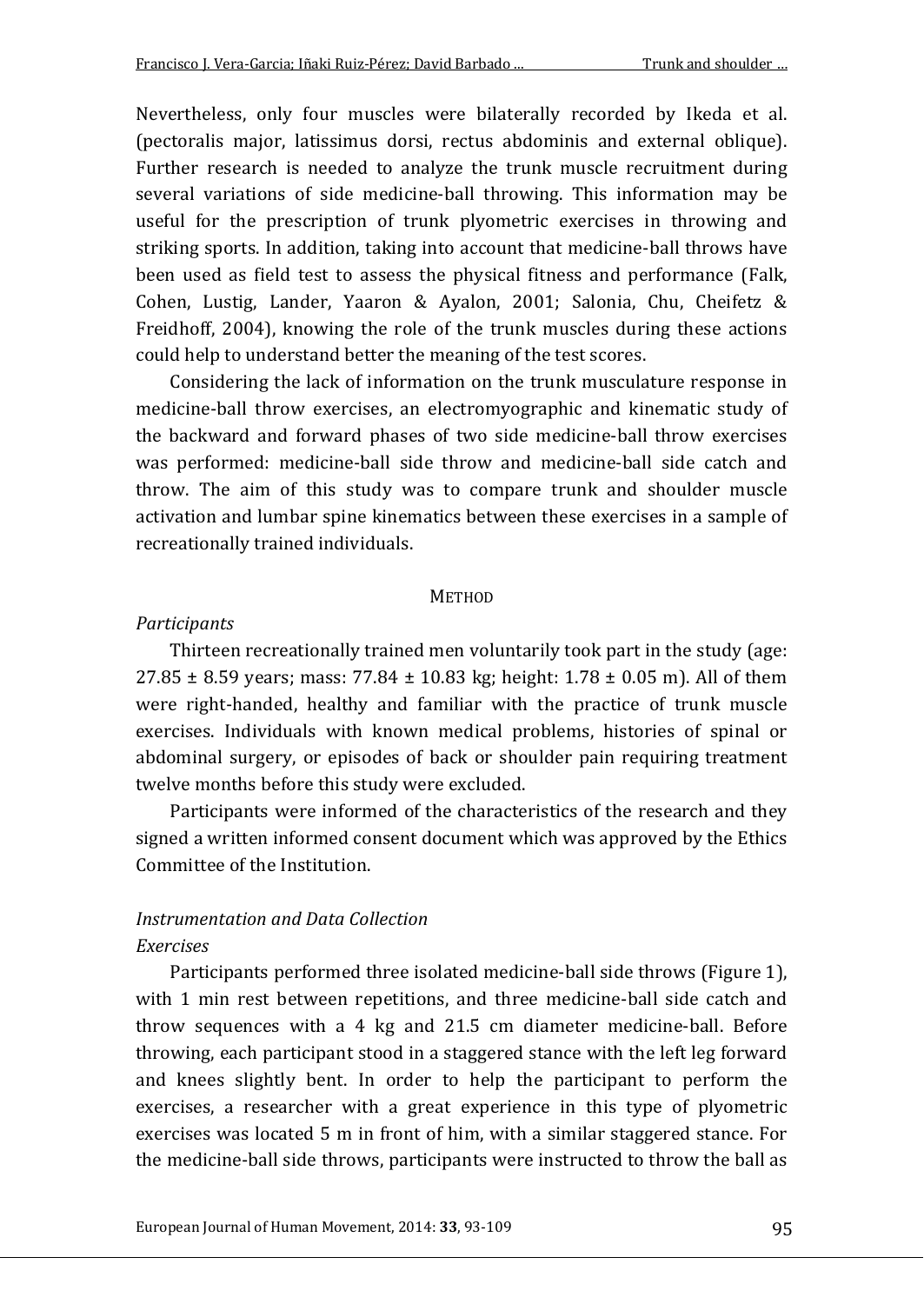hard as possible toward the researcher. For the medicine-ball catches and throws, participants received the ball from the aforementioned researcher and threw the medicine-ball back to the researcher as hard and as fast as possible in a cyclic and plyometric catching and throwing sequence. In both exercises, the medicine-ball was thrown directed toward the right hip of the partner and both feet were in contact with the ground throughout whole trial. Participants were encouraged to generate a sequential activation of body segments (lower limbs, pelvis, thorax and upper limbs) during the forward phase of each throw, emphasizing the horizontal rotation and anterior translation of the pelvis to face the target before the upper body motion. The abovementioned researcher and another one visually evaluated each trial and selected the throw performed with the best technique.

A familiarization period consisting of five repetitions of each exercise was performed prior to data collection. Participants were verbally instructed by the researchers on correct throwing technique. A 3 min rest period between exercises was given to avoid muscular fatigue. The order of the exercises was randomized between participants.



FIGURE 1: Lateral view of the backward (A) and forward phase (B) of the medicine-ball side throw.

#### *Electromyography*

Surface electromyography (EMG) signals were collected on each participant (AMT-8, Bortec Biomedical, Calgary, Canada, with a CMRR of 115 dB at 60 Hz, and input impedance of 10 GΩ), amplified to produce approximately  $±$ 2.5 V, and then A/D converted (12 bit resolution) at 1024 Hz.

The following trunk muscles and locations (bilaterally:  $R = right$ ,  $L = left$ ) were used: rectus abdominis (RA), 3 cm lateral to the umbilicus; external oblique (EO), 15 cm lateral to the umbilicus; internal oblique (IO), the geometric center of the triangle formed by the inguinal ligament, the outer edge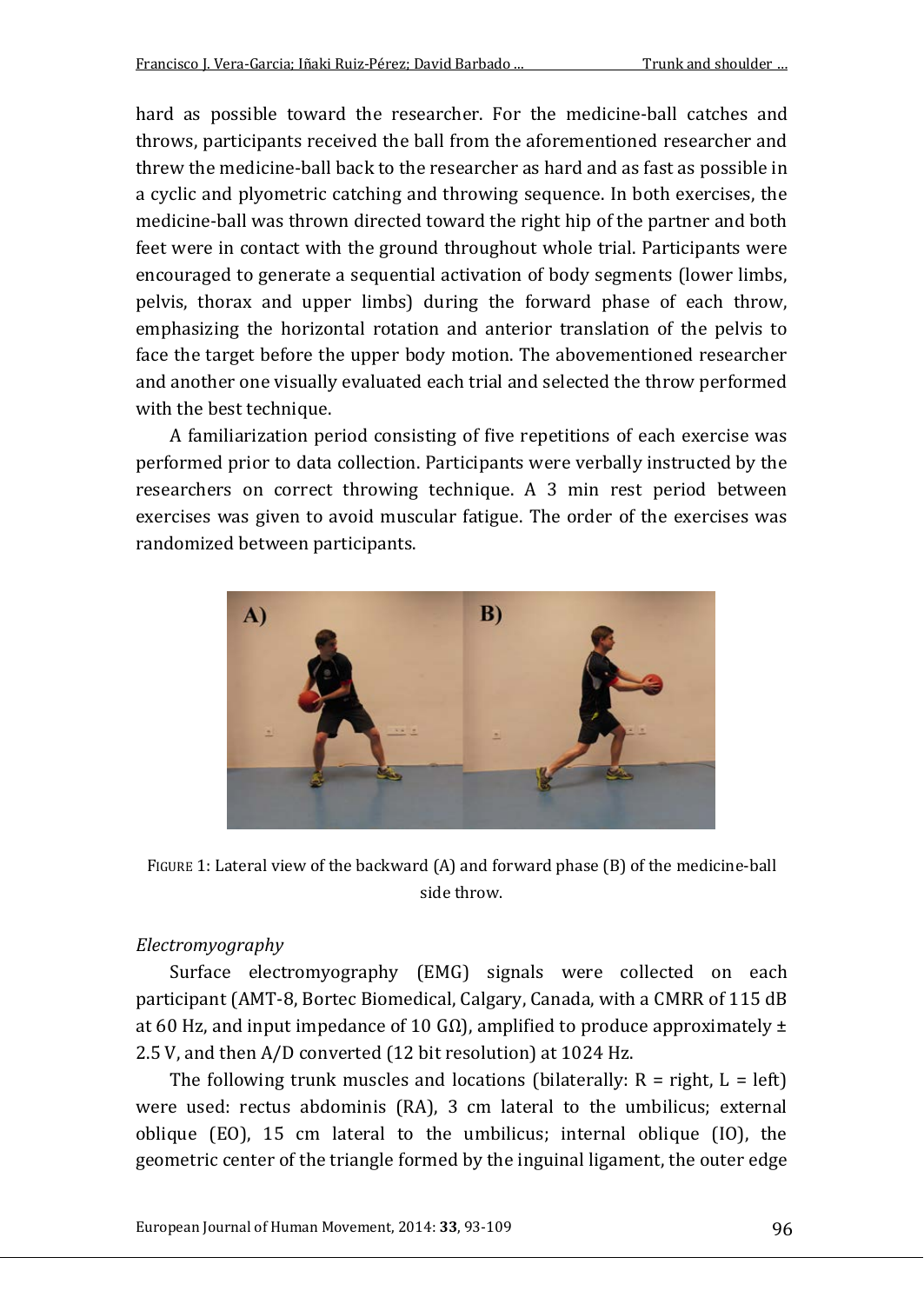of the rectus sheath and the imaginary line joining the anterior superior iliac spine and the umbilicus (García-Vaquero, Moreside, Brontons-Gil, Peco-González & Vera-Garcia, 2012; Vera-Garcia, Barbado & Moya, 2014); latissimus dorsi (LD), lateral to T9 over the muscle belly; and erector spinae at T9, L3 and L5 (ET9, EL3 and EL5, respectively), located 5, 3 and 1 cm lateral to each spinous process. In addition, EMG signals were also recorded from the right anterior deltoid (RAD; approximately 5 cm distal and anterior to the acromion) and the sternal portion of right pectoralis major (RPM).

A topographic marking of the different anatomical points was carried out to facilitate the placement of the electrodes (Delagi, Perotto, Lazzeti & Morrison, 1981). Skin zones for electrode locations were shaved and cleaned with an alcohol swab in order to reduce impedance. Pregelled disposable bipolar Ag-AgCl disc surface electrodes (Blue Sensor, Ambu A/S, Denmark) were placed parallel to the muscle fibers with an inter-electrode distance of 3 cm. After placing the electrodes participants were asked to perform different movements to ensure the precise placement of the electrodes and to test the EMG signal quality.

Prior to perform the medicine ball throws, two series of maximal voluntary isometric contractions (MVCs) were executed to obtain reference values to normalize the EMG signals. For the abdominal muscles, each participant was seated in a sit-up position and manually restrained by a research assistant (after Vera-Garcia, Moreside & McGill, 2010). The subject produced a sequence of maximal isometric exertions in trunk flexion, right lateral bend, left lateral bend, right twist and left twist directions. For the erector spinae, maximal isometric trunk efforts against manual resistance were performed in the Biering-Sorensen position (prone, with the torso horizontally cantilevered over the end of a padded test bench). For the RAD and RPM, participants were positioned supine on the test bench. The MVC for RAD was performed by resisting maximal isometric shoulder flexion at  $90^\circ$  in the sagittal plane. For RPM, a research assistant resisted maximal isometric efforts of shoulder horizontal adduction, extension and internal rotation. Each maximal exertion was maintained during 3-4 s and 5 min rest was allowed between each MVC series to avoid muscular fatigue.

### *Three-dimensional kinematics*

Spine kinematics were measured using an electromagnetic tracking instrument (3Space ISOTRAK, Polhemus Inc., Colchester, VT), collected at a sampling frequency of 32 Hz and synchronized to the EMG signals. An electromagnetic transmitter and one small receiver were strapped in place (via elastic/Velcro® straps) over the sacrum and the T12 spinous process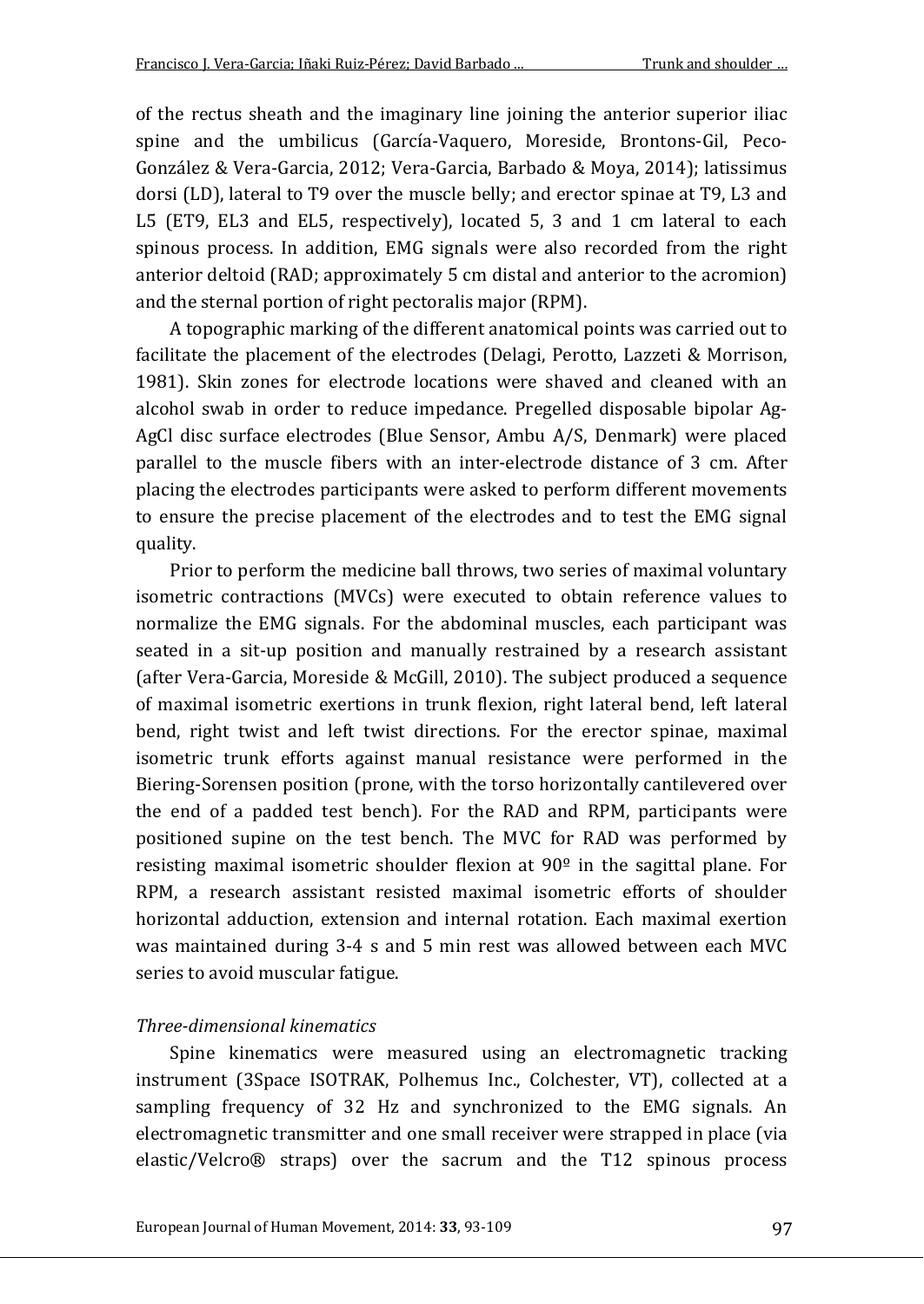respectively, to measure relative lumbar motion about the flexion-extension, lateral bend and twist axes. All lumbar angular data were made relative to the standing anatomical position. Consequently, at any time during the medicine ball throws, the instantaneous spine position was determined in 3 planes of motion, relative to upright standing.

### *Data Processing*

EMG and kinematic signals were visually inspected. Data marred with artifacts and other technical problems were excluded from further analyses. Raw EMG signals were full wave rectified and low pass filtered (second order single pass Butterworth) with a cutoff frequency of 2.5 Hz, and then normalized to MVC amplitudes (% MVC).

Based on the lumbar twist displacement time-history, the EMG signals of each throw were divided into 2 phases: backward phase and forward phase. As shown in Figure 2, during the backward phase of both medicine-ball throw exercises participants twisted the thorax to the right while right bent and sagittal flexed the lumbar spine. During the forward phase, the opposite motion was observed in the lumbar spine. The peak normalized EMG amplitude of each phase was calculated in order to evaluate the muscle recruitment during the medicine-ball side throw and side catch and throw. In addition, the duration and amplitude of the extension-flexion, lateral bend and twist spine motions were calculated for the backward and forward phases of each throw attending to each plane of motion.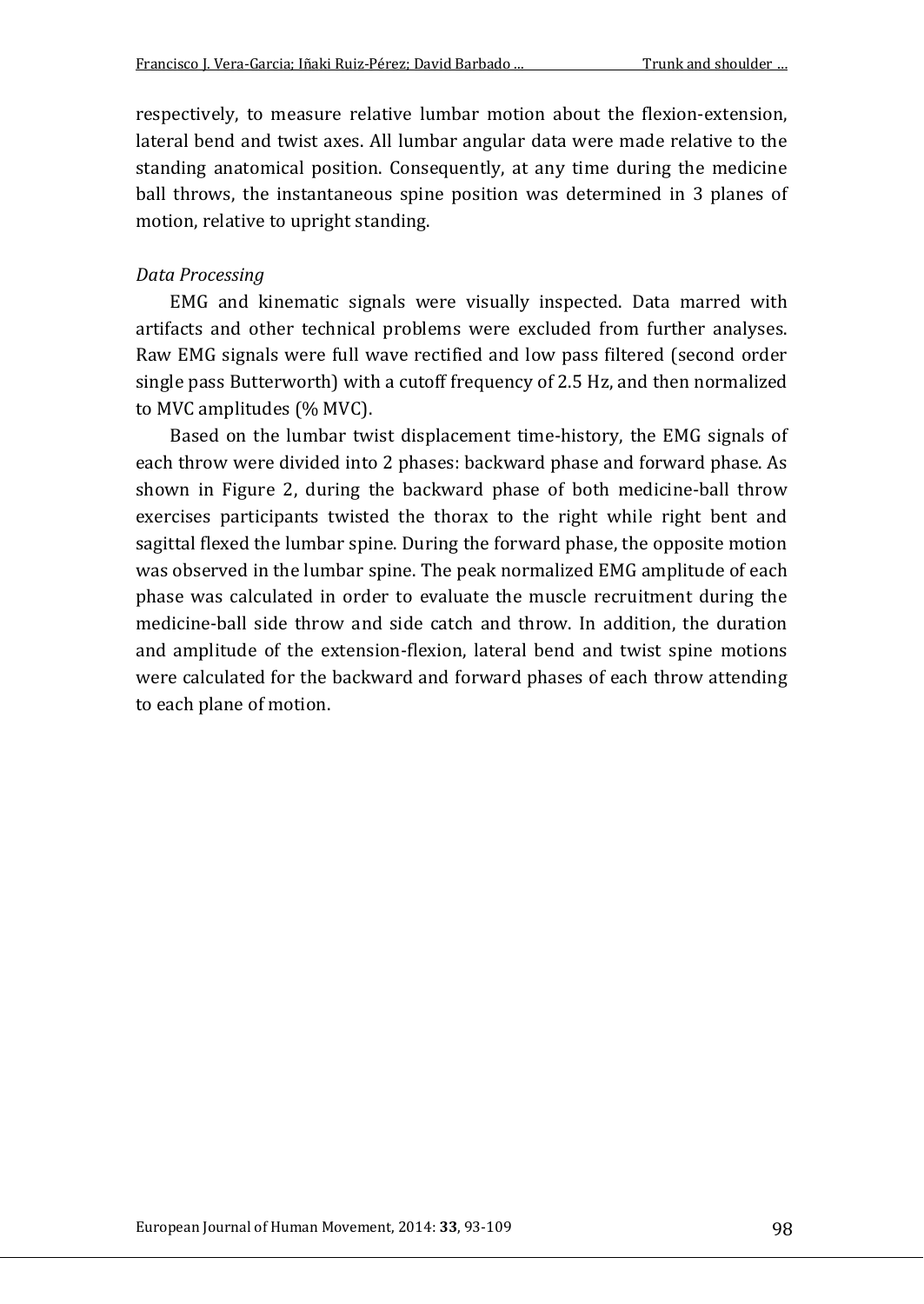

FIGURE 2: EMG and lumbar displacement time-histories of subject number 11 for medicine-ball side throw (graphs on the left) and side catch and throw (graphs on the right). A) & D) EMG amplitudes of the right trunk muscles and anterior deltoid. B) & E) EMG amplitudes of the left trunk muscles and pectoralis major. C) & F) Lumbar spine extension-flexion, lateral bend and twist.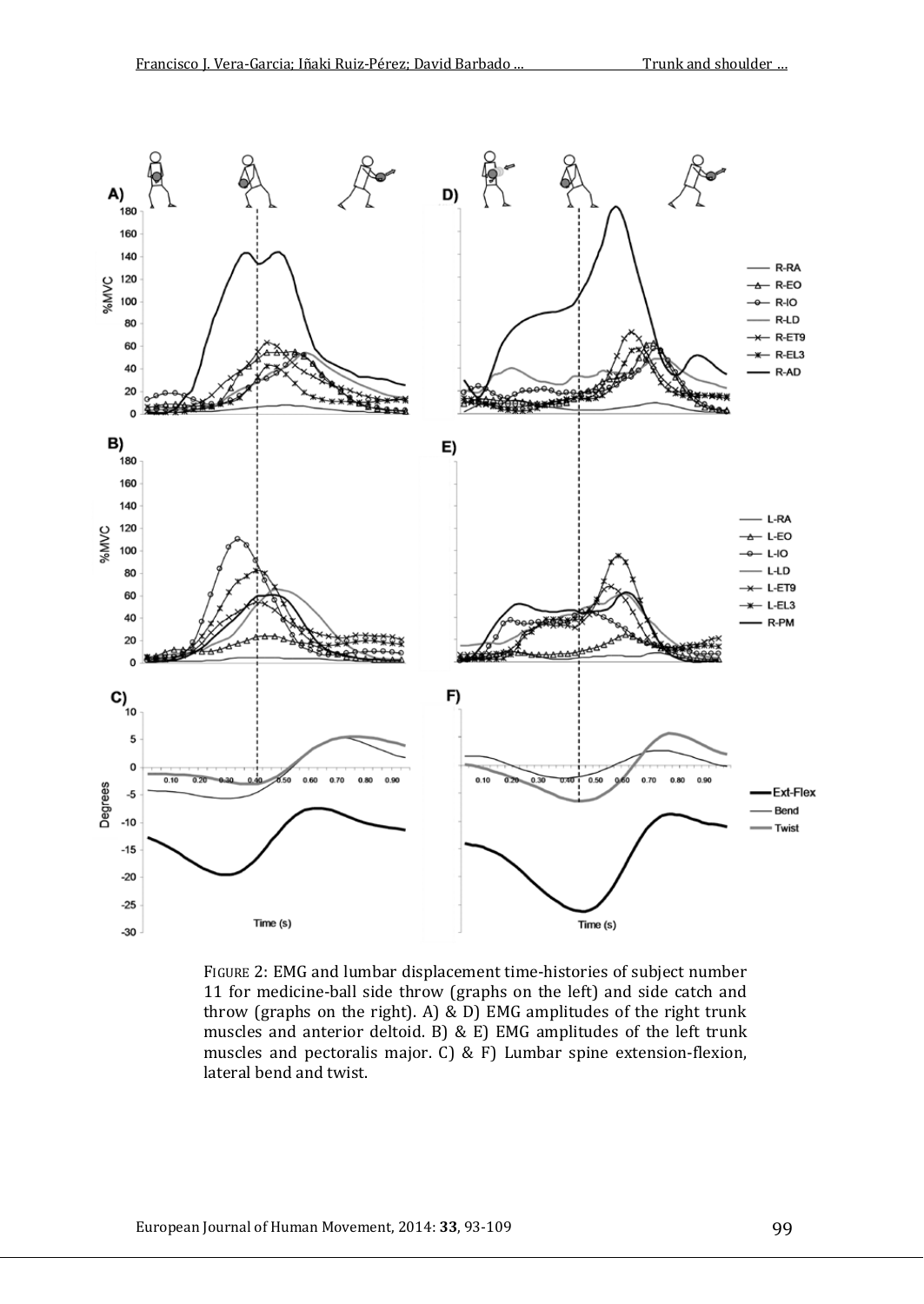#### *Statistical Analysis*

Descriptive statistics (mean and standard deviation) were calculated for all variables. Data normality was examined using the Kolmogorov-Smirnov statistic with a Lilliefors correction. Three-ways repeated-measures ANOVA with exercise (throw and catch-throw), phase (backward and forward) and lumbar motion direction (extension-flexion, lateral bend and twist) as withinsubjects factors were performed to investigate the differences in lumbar angular motion duration and amplitude. In addition, three way repeated measured ANOVA with exercise (throw and catch-throw), phase (backward and forward) and muscle (RRA, LRA, REO, LEO, RIO, LIO, DLD, LLD, RET9, LET9, REL3, LEL3, REL5, LEL5, RAD, RPM) as within-subjects factors were performed to investigate the differences in peak of muscle activation. Partial eta squared  $(n<sup>2</sup>p)$  was calculated as a measure of effect size. The following scale of thresholds was used to analyse the magnitudes of effect size:  $\geq 0.64$  strong; 0.25–0.64 moderate; and  $\leq$  0.04 small. Post hoc analysis with Bonferroni adjustment was used for multiple comparisons. All analyses were performed using the SPSS package (version 18, SPSS Inc., Chicago, IL, USA) with a significance level chosen at p<0.05.

#### RESULTS

Table 1 shows the lumbar motion duration and amplitude during both phases of medicine-ball throw and medicine-ball catch and throw. For the lumbar angular motion duration, ANOVA did not show significant differences between exercises (p = 0.316;  $\eta^2$ <sub>p</sub> = 0.083) or phases (p = 0.147;  $\eta^2$ <sub>p</sub> = 0.167), nor significant interactions between exercises, phases and directions. In addition, although significant differences between directions were found  $(p =$ 0.027;  $\eta^2$ <sub>p</sub> = 0.344), post hoc analyses did not show significant pairwise differences for this variable.

On the other hand, for the lumbar motion amplitude, ANOVA showed significant main effects for exercise ( $p = 0.010$ ;  $\eta^2$ <sub>p</sub> = 0.441), phase ( $p < 0.001$ ;  $\eta^2$ <sub>p</sub> = 0.809) and direction (p < 0.001;  $\eta^2$ <sub>p</sub> = 0.729) and for exercise\*phase (p = 0.014;  $\eta^2$ <sub>p</sub> = 0.408) and phase\*direction interactions (p < 0.001;  $\eta^2$ <sub>p</sub> = 0.525). Specifically, during the backward phase, medicine-ball side catch and throw showed significantly higher amplitudes of lumbar spine motion than medicineball side throw, being significant for twist and extension-flexion directions (Table 1). Moreover, when backward and forward phases were compared, the lumbar motion amplitudes were higher during the forward phase for all directions and exercises.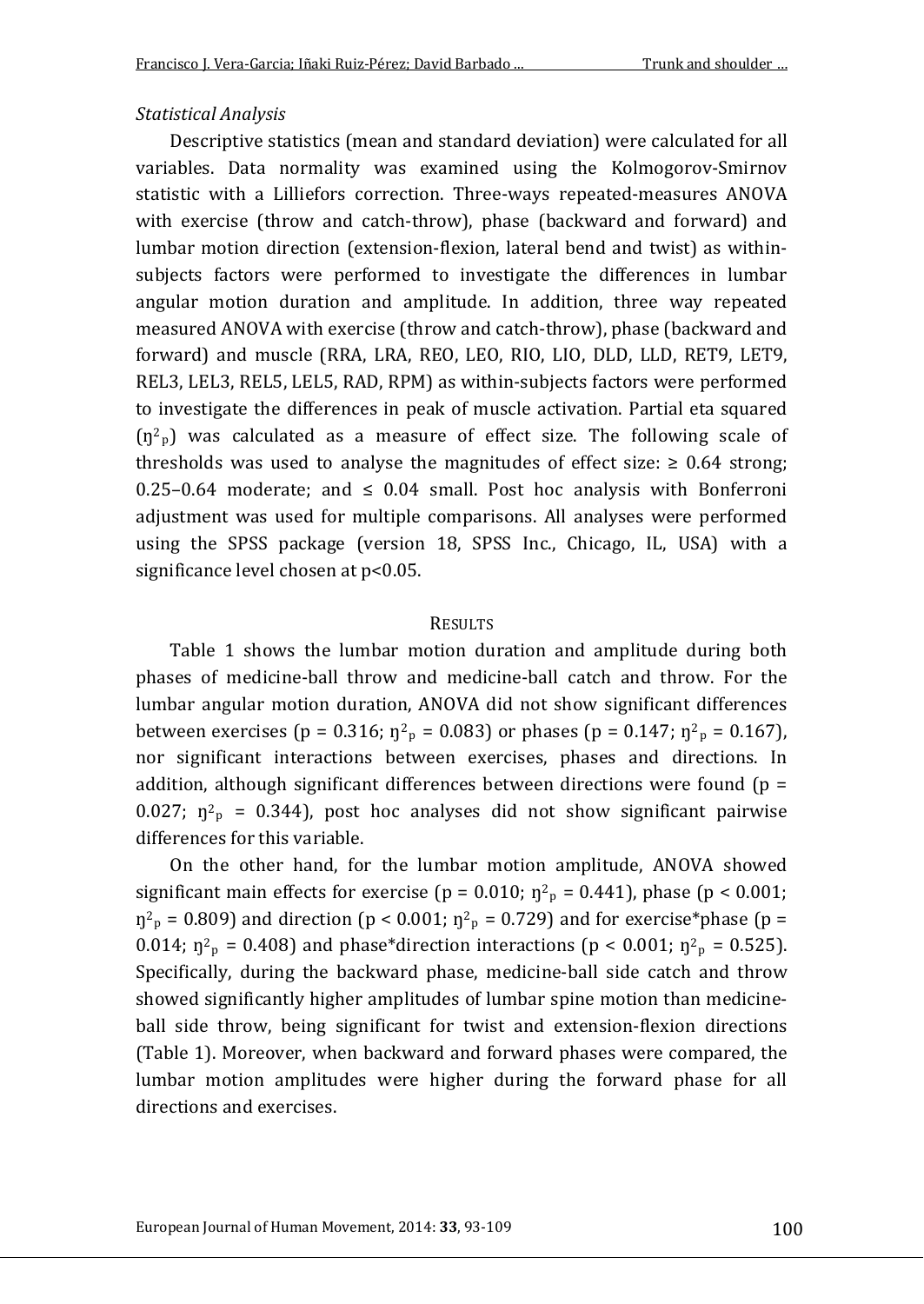TABLE 1 Descriptive statistics of lumbar angular motion duration and amplitude during medicine-ball throw and medicine-ball catch and throw.

|                 |                  | Duration (s)    |                 | Amplitude $(2)$                |                              |
|-----------------|------------------|-----------------|-----------------|--------------------------------|------------------------------|
| <b>Phase</b>    | <b>Direction</b> | Catch-Throw     | Throw           | <b>Catch-Throw</b>             | Throw                        |
| <b>Backward</b> | Twist            | $0.42 \pm 0.15$ | $0.42 \pm 0.19$ | $8.93 \pm 2.98$ <sup>AB</sup>  | $3.98 \pm 3.22$ <sup>A</sup> |
|                 | Ext-Flex         | $0.47 + 0.16$   | $0.43 + 0.15$   | $13.38 \pm 5.81$ <sup>AB</sup> | $8.55 \pm 3.79$ <sup>A</sup> |
|                 | <b>Bend</b>      | $0.38 \pm 0.19$ | $0.33 \pm 0.22$ | $4.44 \pm 2.53$ <sup>A</sup>   | $3.03 \pm 1.87$ <sup>A</sup> |
| Forward         | Twist            | $0.36 \pm 0.09$ | $0.37 \pm 0.05$ | $17.63 \pm 3.35$               | $17.28 \pm 3.91$             |
|                 | Ext-Flex         | $0.34 \pm 0.14$ | $0.35 \pm 0.15$ | $19.02 \pm 7.91$               | $16.33 \pm 5.17$             |
|                 | Bend             | $0.35 \pm 0.15$ | $0.27 \pm 0.11$ | $8.25 \pm 5.58$                | $7.51 \pm 3.75$              |

*Post hoc analyses with Bonferroni adjustment were used for multiple comparisons: ASignificantly different from "Forward phase"; BSignificantly different from "Throw".*

Figure 3 shows the peak normalized EMG amplitudes of trunk and shoulder muscles during both phases of medicine-ball throw and medicine-ball catch and throw. ANOVA showed significant main effects for exercise ( $p = 0.009$ ;  $\eta^2$ <sub>p</sub> = 0.448), phase (p < 0.001;  $\eta^2$ <sub>p</sub> = 0.922) and muscle (p < 0.001;  $\eta^2$ <sub>p</sub> = 0.531) and for exercise\*phase (p = 0.041;  $\eta^2$ <sub>p</sub> = 0.305), exercise\*muscle (p < 0.001;  $\eta^2$ <sub>p</sub> = 0.241), phase\*muscle ( $p < 0.001$ ;  $\eta^2$ <sub>p</sub> = 0.368) and exercise\*phase\*muscle interactions ( $p = 0.001$ ;  $\eta^2$ <sub>p</sub> = 0.185). Specifically, the muscle activation levels were higher during the forward phase than during the backward phase in both exercises. Regarding to the comparison between exercises, no differences were found for the forward phase. However, for the backward phase, the peak activation of RRA, REO, RLD, REL3, RAD, RPM, LIO and LEL5 during the medicine-ball side catch and throw was significantly higher than during the medicine-ball side throw (Figure 3).

As shown in Tables 2 and 3, more significant pairwise differences between muscles were found during the forward phase than during the backward phase in both exercises. Overall, LEO and RAD peak activations were higher than those of many of the other muscles, reaching activity levels above 100% MVC in the forward phase (Figure 3). The RIO, LIO and most sites for the erector muscles (mainly in the left side) produced activation levels above 50% MVC in the aforementioned phase (Figure 3), which in some cases were significantly higher than those of RPM, RRA and LRA (Table 3). In general, the latter three muscles produced the lowest activation levels across exercises and phases.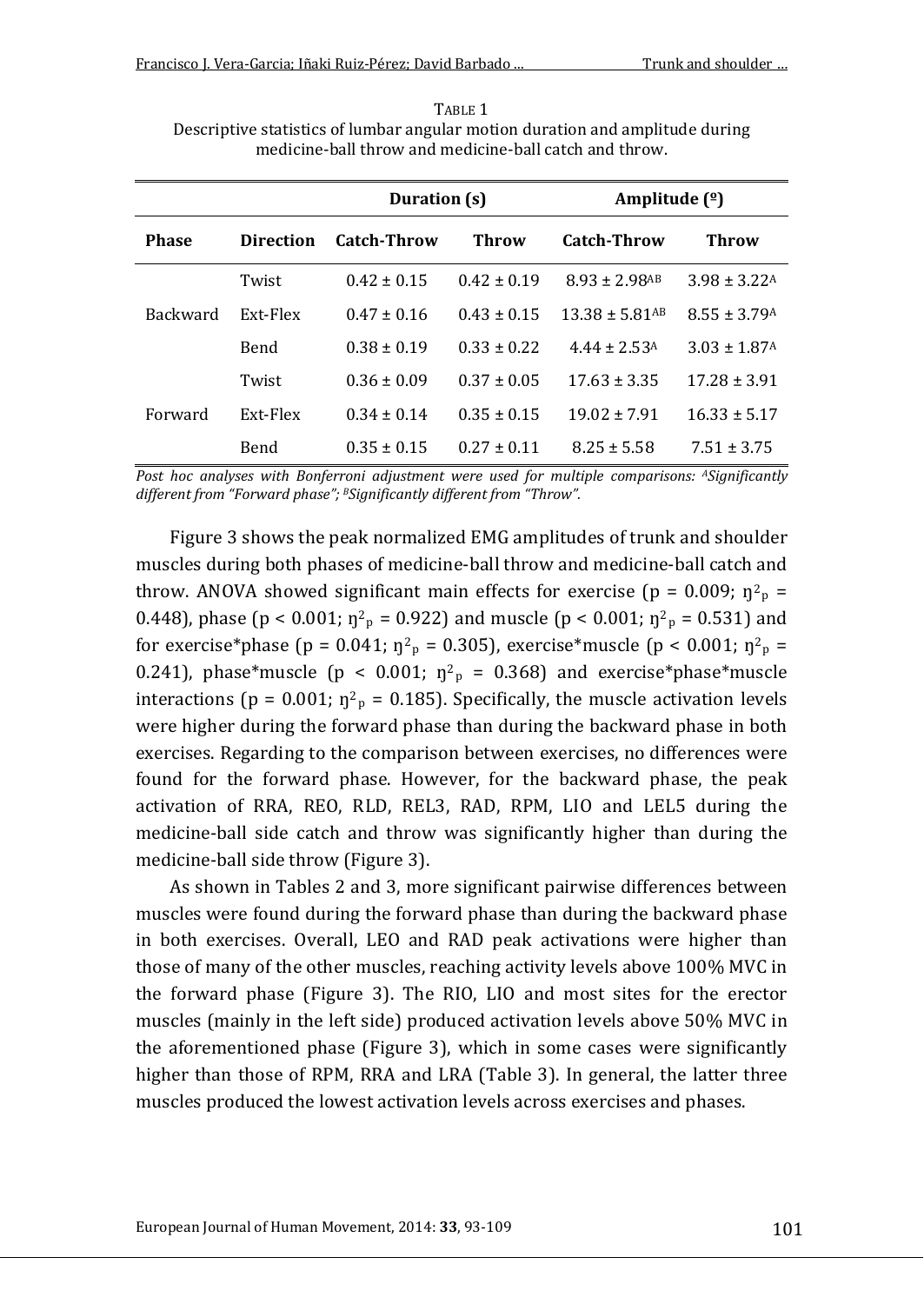

FIGURE 3: Averages and standard deviations of the peak normalized EMG amplitudes for medicine-ball throw (Th) and catch and throw (Ca-Th). A) Backward phase. B) Forward phase. Bracket means significant differences ( $p < .05$ ) in muscle activation between exercises. Abbreviations: RRA = right rectus abdominis; REO = right external oblique; RIO = right internal oblique; RLD = right latissimus dorsi; RET9 = right erector spinae at T9, REL3 = right erector spinae at L3; REL5 = right erector spinae at L5; RAD = right anterior deltoid; RPM = right pectoralis major; LRA = left rectus abdominis; LEO = left external oblique; LIO = left internal oblique; LLD = left latissimus dorsi; LET9 = left erector spinae at T9, LEL3 = left erector spinae at L3; LEL5 = left erector spinae at L5.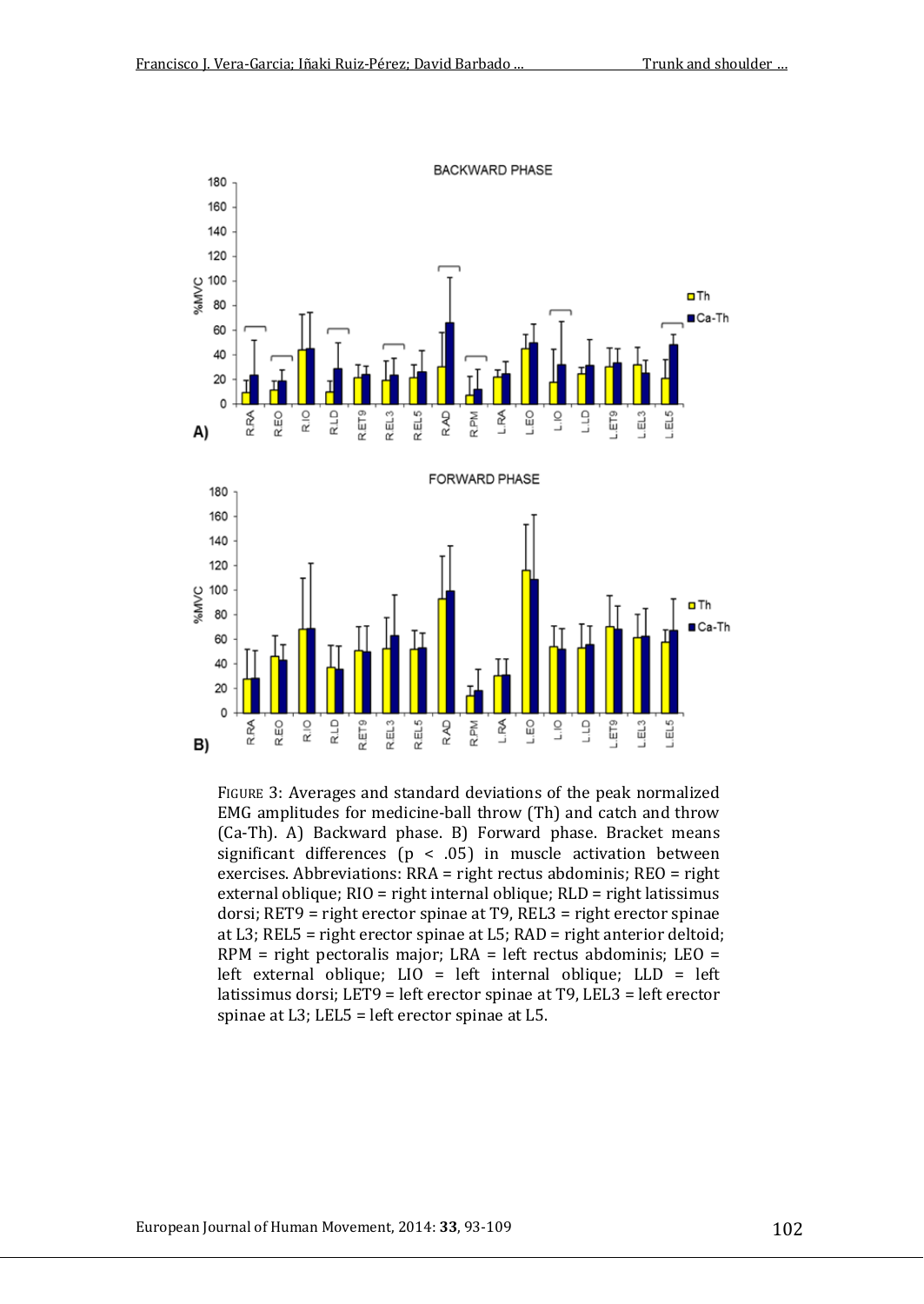#### TABLE 2

Significant results (p-values) from pairwise comparisons with Bonferroni adjustment between muscles during Backward Phase for medicine-ball catch and throw (upper right) and medicine-ball throw (lower left).



*Abbreviations: RRA = right rectus abdominis; REO = right external oblique; RIO = right internal oblique; RLD = right latissimus dorsi; RET9 = right erector spinae at T9; REL3 = right erector spinae at L3; REL5 = right erector spinae at L5; RAD = right anterior deltoid; RPM = right pectoralis major; LRA = left rectus abdominis; LEO = left external oblique; LIO = left internal oblique; LLD = left latissimus dorsi; LET9 = left erector spinae at T9; LEL3 = left erector spinae at L3; LEL5 = left erector spinae at L5.*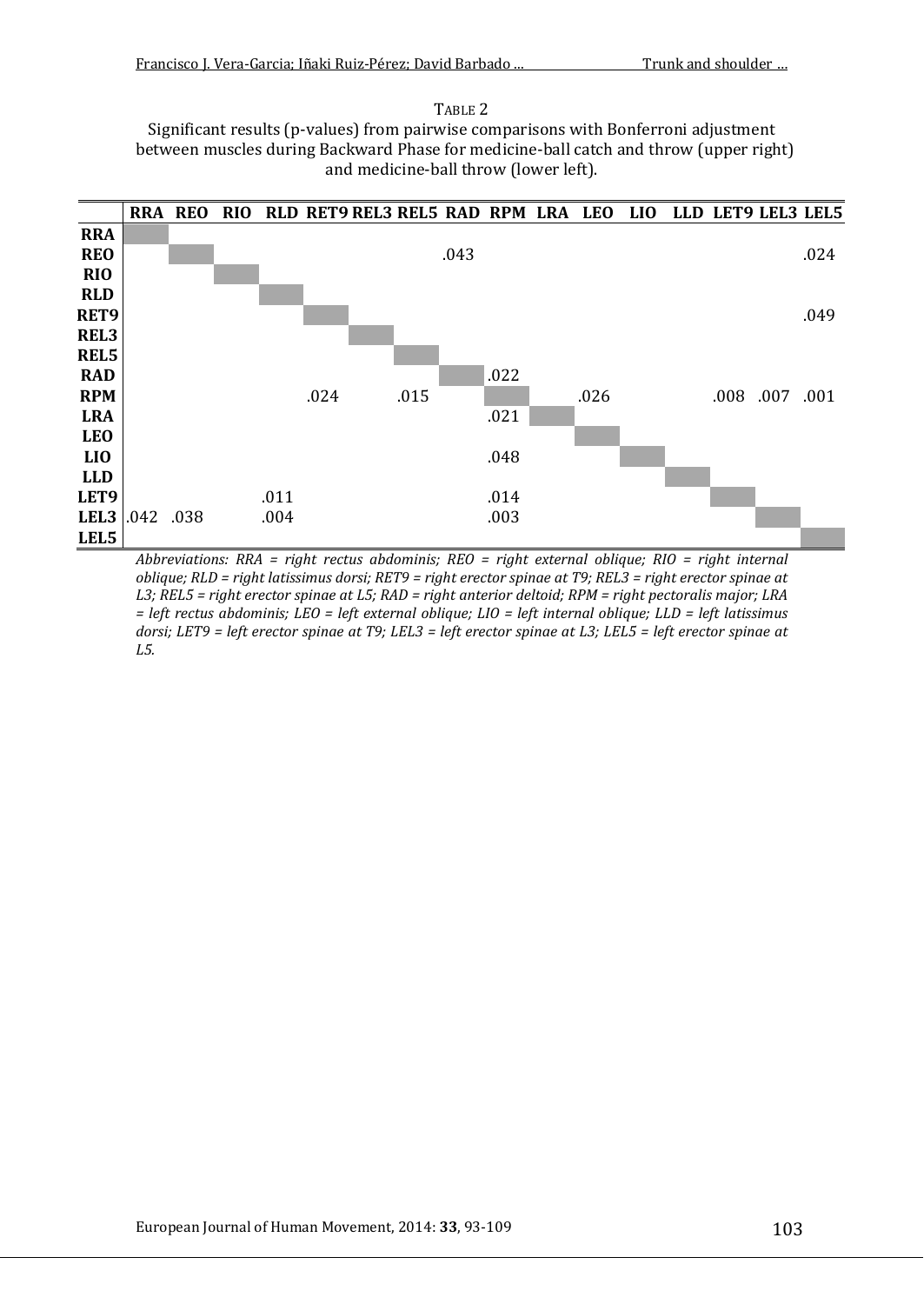TABLE 3 Significant results (p-values) from pairwise comparisons with Bonferroni adjustment between muscles during Forward Phase for medicine-ball catch and throw (upper right) and medicine-ball throw (lower left).



*Abbreviations: RRA = right rectus abdominis; REO = right external oblique; RIO = right internal oblique; RLD = right latissimus dorsi; RET9 = right erector spinae at T9; REL3 = right erector spinae at L3; REL5 = right erector spinae at L5; RAD = right anterior deltoid; RPM = right pectoralis major; LRA = left rectus abdominis; LEO = left external oblique; LIO = left internal oblique; LLD = left latissimus*  dorsi; LET9 = left erector spinae at T9; LEL3 = left erector spinae at L3; LEL5 = left erector spinae at *L5.*

#### **DISCUSSION**

Although medicine-ball side throws are frequently used as a way of plyometric training in throwing and striking sports (Fernandez-Fernandez et al., 2013; Genevois et al., 2013; Ouergui et al., 2014; Stodden et al., 2007), electromyographic and kinematic studies on several variations of this exercise are lacking. In this study, we have analyzed trunk and shoulder muscle activation and lumbar spine kinematics of backward and forward phases during both, isolated medicine-ball side throws and medicine-ball side catch and throw sequences. The main findings were that the amplitude of the lumbar motion and the muscle activation in the backward phase were higher during the medicine-ball side catch and throw than in the medicine-ball side throw; conversely, no differences between exercises were found in the forward phase. The lumbar motion and the muscle activation were higher during the forward phase than during the backward phase in both exercises, finding peak activation levels above 50% MVC for most muscles, highlighting LEO and RAD, which reached peak activation levels above 100% MVC.

Medicine-ball side throwing are plyometric actions characterized by a backward-forward motion sequence in which the musculature is activated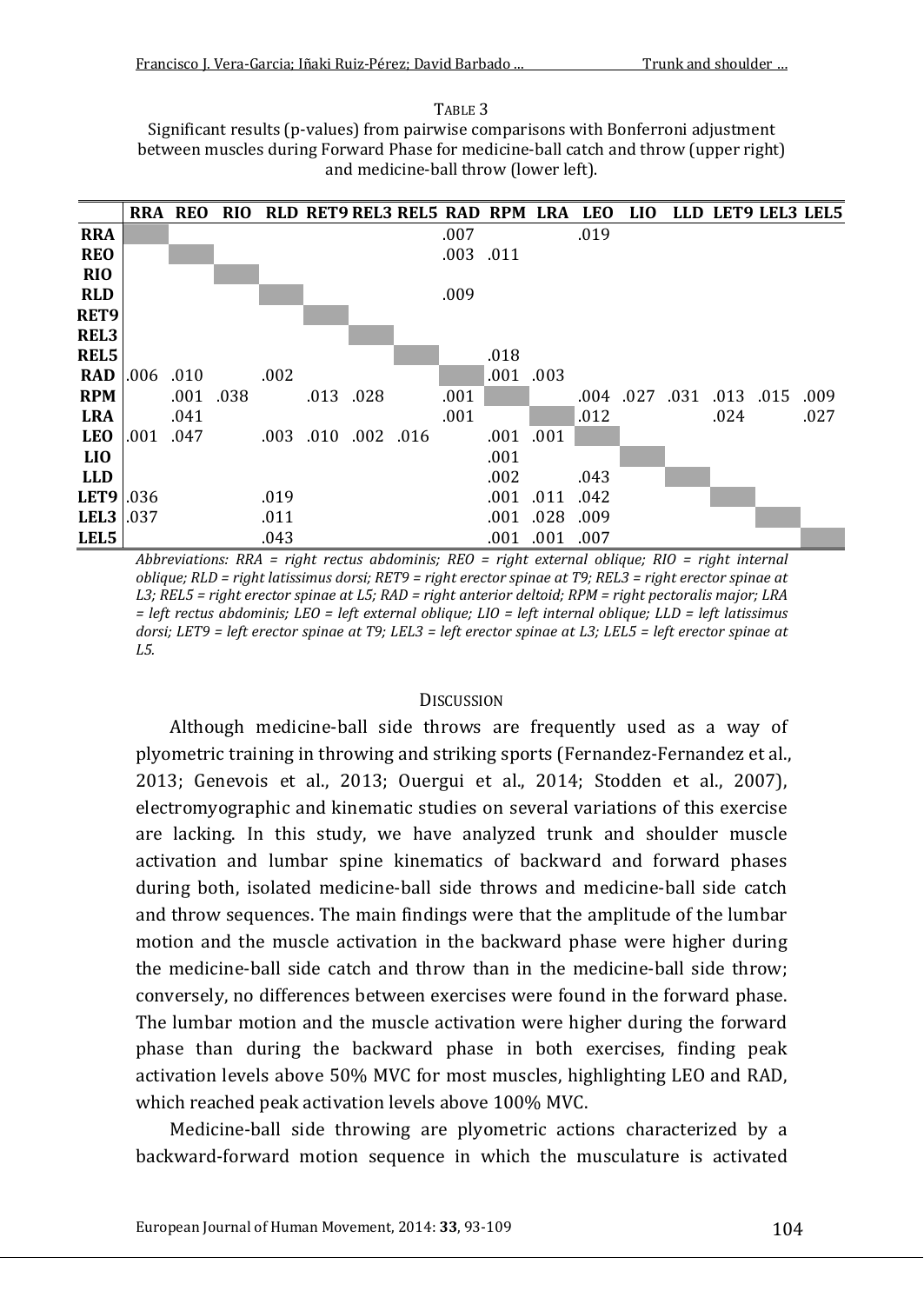throughout stretch-shortening cycle. At the end of the backward phase, the eccentric activation of the antagonistic muscles generates forces in the opposite direction of the movement, braking the motion and storing elastic energy which is partially reused during the forward phase (Cavagna et al., 1985; Henchoz et al., 2006). Based on our results (Table 1), both phases had similar lumbar motion durations, but the amplitude of the lumbar motion was higher during the forward phase. Therefore, the lumbar motion was faster during the latter phase, needing higher trunk activation levels (Figure 3) to produce higher trunk speed motions (Vera-Garcia, Flores-Parodi, Elvira & Sarti, 2008).

The main differences among the medicine-ball side throw and the medicine-ball side catch and throw were found in the backward phase. The amplitude of the spine motion and the eccentric activation of the trunk and shoulder muscles in this phase were higher for the medicine-ball side catch and throw than for the medicine-ball side throw (Table 1 and Figure 3), showing the participants' difficulty to brake the motion after catching the 4 kg medicineball. As shown in the EMG time-histories of Figure 2, while the participant reached a single peak activity in most muscles during the isolated medicine-ball side throw, he contracted his musculature over a broader length of time and reached a double peak activity in most muscles during the medicine-ball side catch and throw. This activation pattern was found in all participants for this exercise, and suggests the transition time between muscle stretching and shortening was very long, possibly impairing the mechanical efficiency of this plyometric action (Henchoz et al., 2006). Similarly, a previous study by Freeman et al. (2006) showed that unlike high performance level athletes, less skilled participants contracted trunk and arm musculature over a broad length of time and were not able to synchronize force development during a trunk plyometric exercise (i.e. clapping push up). Based on these results, it seems the 4 kg medicine-ball side catch and throw exercise was too difficult for the recreationally trained participants, which could not always catch the medicineball during the EMG recording. Other less demanding variations of this exercise (e.g. using a lighter medicine-ball or throwing it to the participant at a slower speed) could be more appropriate for this recreational level.

During the forward phase, no differences were found between the medicine-ball side throw and the medicine-ball side catch and throw. In both exercises, LEO and RAD reached the highest activations levels, followed by the left erector muscles and internal oblique (Figure 3). The high LEO activation during this exercise could be necessary for pelvis left rotation and anterior translation to face the target at the beginning of the forward phase (Hirashima, Kadota, Sakurai, Kudo & Ohtsuki, 2002). These results support those by Ikeda et al. (2009), who found that external oblique activation was a key factor during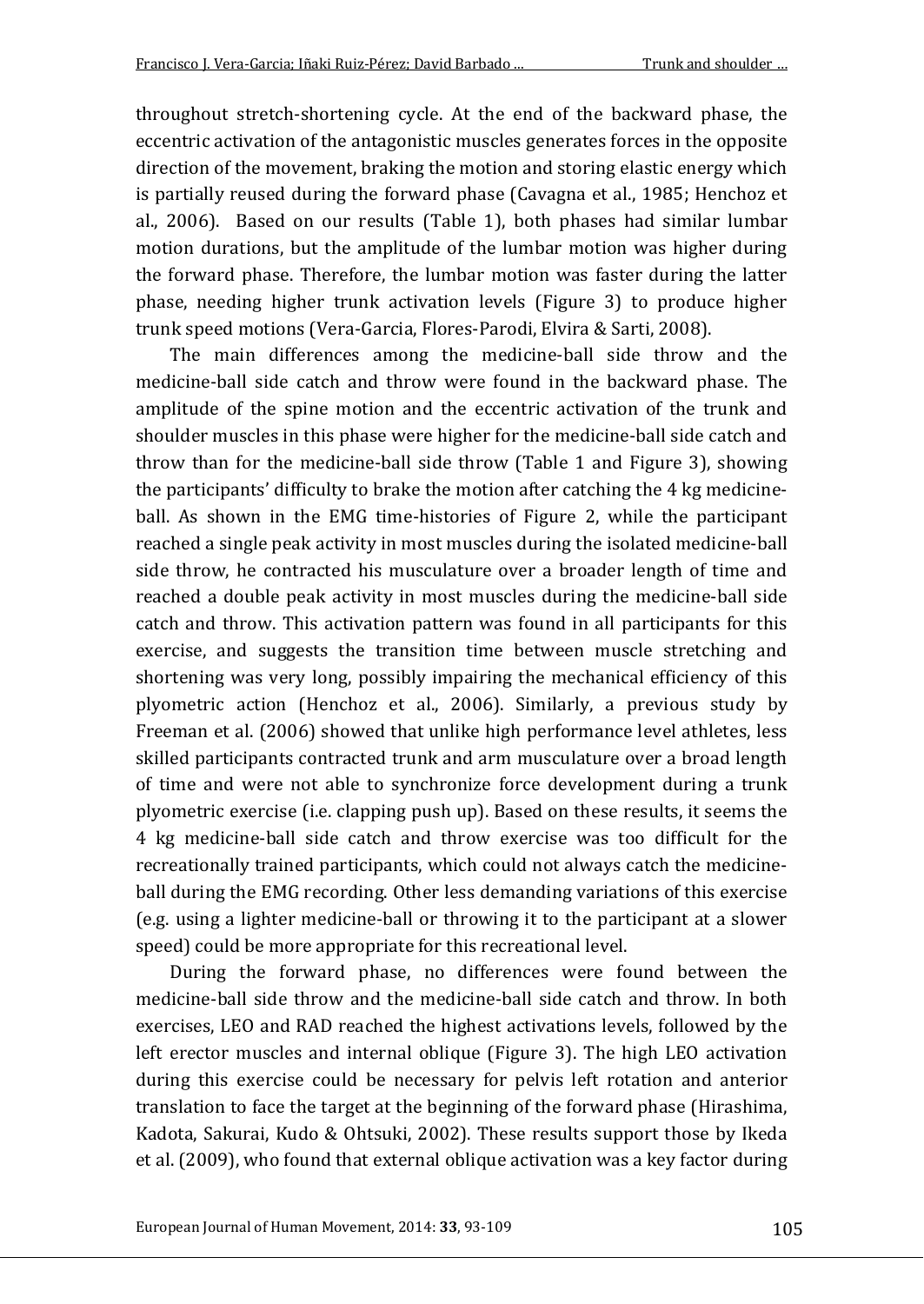fast side medicine-ball throwing. However, in relation to RPM activation, while Ikeda et al. found high levels of activation for pectoralis major, this muscle contracted at the lowest activation level in our study (Figure 3). Possibly, these differences were caused by the throwing technique, which in our study involved an important shoulder flexion (resulting in high RAD activation levels), while in Ikeda's study it could involve a higher shoulder adduction, i.e. a more lateral throw.

A discussion of injury potential is appropriate given the level of muscle activation and repeated twisting of the spine. Repeated twisting of the lumbar spine has been shown to lead to delamination of the collagenous rings forming the intervertebral disc annulus (Marshall & McGill, 2010). When combined with higher loads, this damage accumulates faster. When throwing the medicine ball laterally the individual has the choice to rotate about the hips and the torso. More rotation about the hips, and less about the spine, will reduce the risk of disc damage when performing this exercise.

A limitation of this study was that the medicine-ball speed was not controlled during the recording session. However, two experienced researchers visually evaluated each throw, selecting the trial performed with the best technique for each participant and exercise. Another limitation of this study was the relatively high variability of muscular activation and lumbar kinematics between participants, which is common in many trunk biomechanical studies (see for example: García-Vaquero et al., 2012; Vera-Garcia et al., 2010). In addition, although two series of MVCs were performed, we cannot exclude the possibility of not having reached the actual maximum value in some muscles, which could affect to some comparison between muscles. Finally, specific technique to focus the twisting rotation about the hips or the spine was not coached. This study documented un-coached behavior to obtain spine motion and muscle activation patterns.

#### **CONCLUSIONS**

The medicine-ball side throw and the medicine-ball side catch and throw are plyometric exercises which differ mainly in the backward phase. On the base of our results, the medicine-ball side catch and throw was a more demanding exercise, requiring higher lumbar motion amplitudes and muscle activation levels in the mentioned phase. This exercise seems appropriate for high performance throwing and striking athletes rather than recreationally trained individuals. Given the mechanism of rotational spine disk injury, it is recommended to focus the twisting rotation about the hips rather than the spine.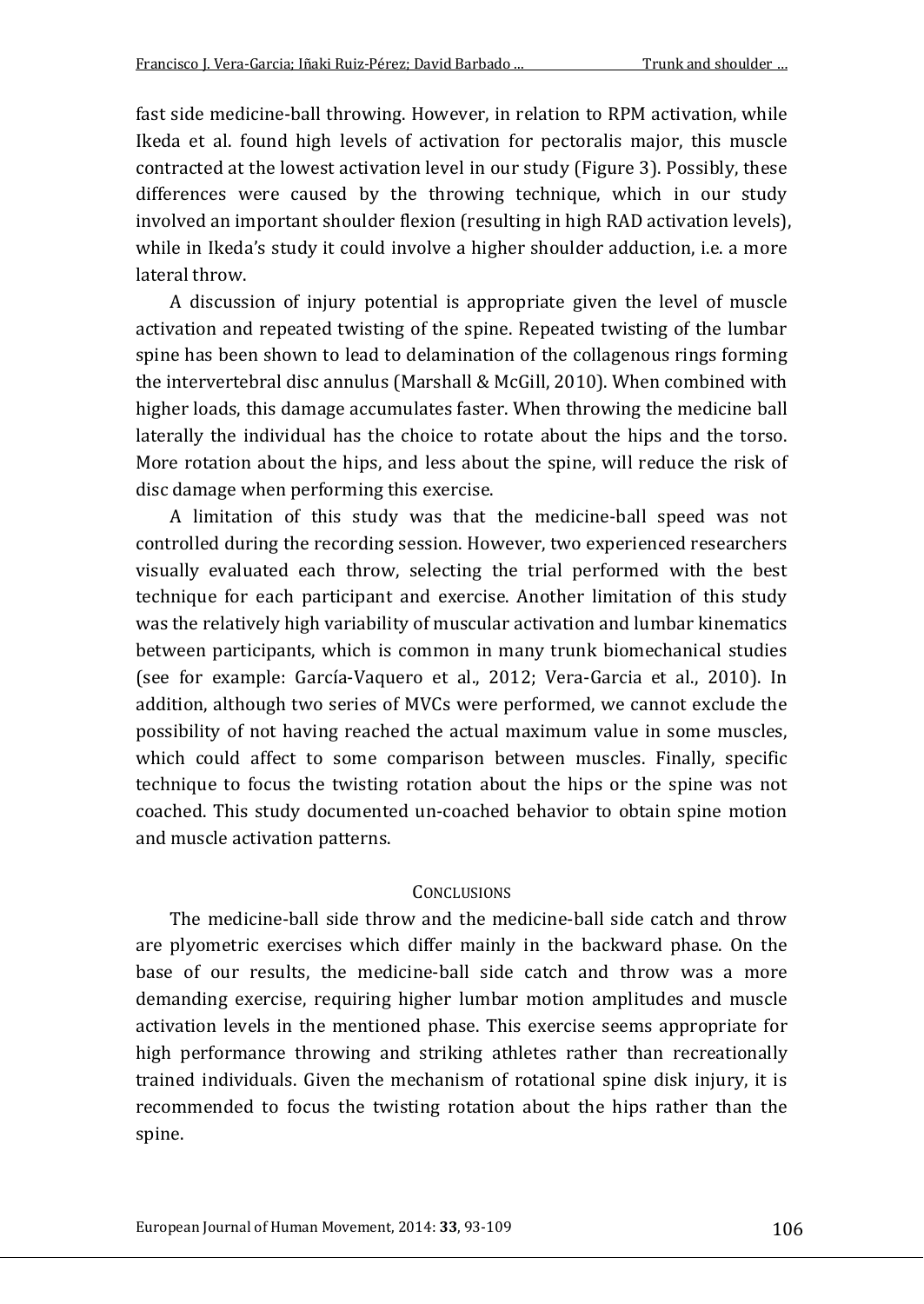In both exercises the lumbar motion and the muscle activation were higher during the forward phase than during the backward phase. LEO and RAD activations reached peak levels above 100% MVC during the forward phase and seem crucial during side medicine-ball throwing. Further research is necessary to analyze the contribution of the lower limb muscles to these exercises.

# ACKNOWLEDGMENTS

This study was made possible by financial support of the Ministerio de Ciencia e Innovación of Spain (Plan Nacional de I+D+i, Ref.: DEP2010-16493) and the Natural Sciences and Engineering Research Council of Canada. Casto Juan-Recio was supported by a pre-doctoral grant (Val i+d) given by Generalitat of Valencia of Spain.

### **REFERENCES**

- Borghuis, J., Hof, A. L., & Lemmink, K. A. (2008). The importance of sensorymotor control in providing core stability: implications for measurement and training. *Sports Med*, 38(11), 893-916. doi: 10.2165/00007256-200838110- 00002.
- Cavagna, G. A., Mazzanti, M., Heglund, N. C., & Citterio, G. (1985). Storage and release of mechanical energy by active muscle: a non-elastic mechanism. *J Exp Biol*, 115, 79-87.
- Delagi, E. F., Perotto, A., Lazzeti, J., & Morrison, D. (1981). *Anatomic Guide for the Electromyographer*. Springfield, USA: Charles C. Thomas Publisher.
- Falk, B., Cohen, Y., Lustig, G., Lander, Y., Yaaron, M., & Ayalon, J. (2001). Tracking of physical fitness components in boys and girls from the second to sixth grades. *Am J Hum Biol,* 13, 65-70.
- Fernandez-Fernandez, J., Ellenbecker, T., Sanz-Rivas, D., Ulbricht, A., & Ferrauti, A. (2013). Effects of a 6-Week junior tennis conditioning program on service velocity. *J Sports Sci Med,* 12, 232-239.
- Freeman, S., Karpowicz, A., Gray, J., & McGill, S. (2006). Quantifying muscle patterns and spine load during various forms of the push-up. *Med Sci Sport Exer*, 38(3), 570-577.
- García-Vaquero, M. P., Moreside, J. M., Brontons-Gil, E., Peco-González, N., & Vera-Garcia, F. J. (2012). Trunk muscle activation during stabilization exercises with single and double leg support. *J Electromyogr Kinesiol*, 22(3), 398-406. doi: 10.1016/j.jelekin.2012.02.017.
- Genevois, C., Frican, B., Creveaux, T., Hautier, C., & Rogowski, I. (2013). Effects of two training protocols on the forehand drive performance in tennis. *J Strength Cond Res*, 27(3), 677-682. doi: 10.1519/JSC.0b013e31825c3290.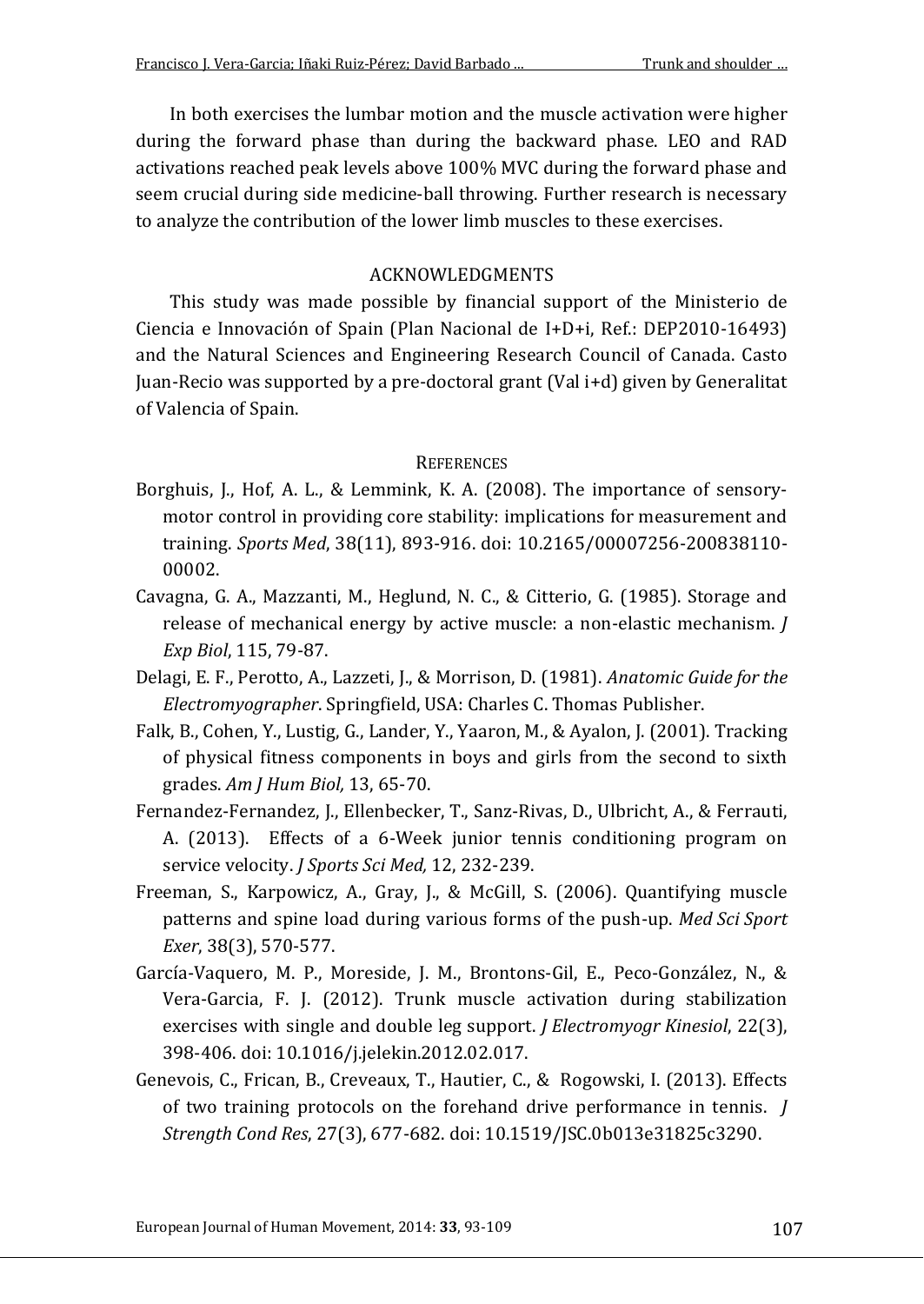- Henchoz, Y., Malatesta, D., Gremion, G., & Belli, A. (2006). Effects of the transition time between muscle-tendon stretch and shortening on mechanical efficiency. *Eur J Appl Physiol*, 96(6), 665-671.
- Hirashima, M., Kadota, H., Sakurai, S., Kudo, K., & Ohtsuki, T. (2002). Sequential muscle activity and its functional role in the upper extremity and trunk during overarm throwing. *J Sports Sci*, 20(4), 301-310.
- Ikeda, Y., Miyatsuji, K., Kawabata, K., Fuchimoto, T., & Ito, A. (2009). Analysis of trunk muscle activity in the side medicine-ball throw. *J Strength Cond Res,*  23(8), 2231-2240. doi: 10.1519/JSC.0b013e3181b8676f.
- Kibler, W. B., Press, J., & Sciascia, A. (2006). The role of core stability in athletic function. *Sports Med*, 36(3), 189-198.
- Marshall, L., & McGill, S. M. (2010). The role of axial torque/twist in disc herniation. *Clin Biomech*, 25(1), 6-9. doi: 10.1016/j.clinbiomech.2009.09.003.
- McGill, S. M. (2002). *Low back disorders. Evidence-based prevention and rehabilitation*. Champaign, Illinois: Human Kinetics.
- McGill, S. M. (2006). *Ultimate back fitness and performance*. 2ª ed. Waterloo, Canada: Wabuno Publishers.
- Monfort-Pañego, M., Vera-Garcia, F. J., Sánchez-Zuriaga, D., & Sarti-Martínez, M. A. (2009). Electromyographic studies in abdominal exercises: a literature synthesis. *J Manip Physiol Ther*, 32(3), 232-244. doi: 10.1016/j.jmpt.2009.02.007.
- Ouergui, I., Hssin, N., Haddad, M., Padulo, J., Franchini, E., Gmada, N., & Bouhlel, E. (2014). The effects of five weeks of kickboxing training on physical fitness. *Muscles Ligaments Tendons J,* 14:4(2), 106-113.
- Salonia, M. A., Chu, D. A., Cheifetz, P. M., & Freidhoff, G. C. (2004). Upper-body power as measured by medicine ball throw distance and its relationship to class level among 10- and 11-year-old female participants in club gymnastics. *J Strength Cond Res*, 18(4), 695-702.
- Santana, J. C., Vera-Garcia, F. J., & McGill, S. M. (2007). A kinetic and electromyographic comparison of the standing cable press and bench press. *J Strength Cond Res,* 21(4), 1271-1279.
- Stodden, D. F., Campbell, B. M., & Moyer, T. M. (2008). Comparison of trunk kinematics in trunk training exercises and throwing. *J Strength Cond Res*, 22(1), 112-118. doi: 10.1519/JSC.0b013e31815f2a1e.
- Szymanski, D. J., Szymanski, J. M., Bradford, T. J., Schade, R. L., & Pascoe, D. D. (2007). Effect of twelve weeks of medicine ball training on high school baseball players. *J Strength Cond Res,* 21(3), 894-901.